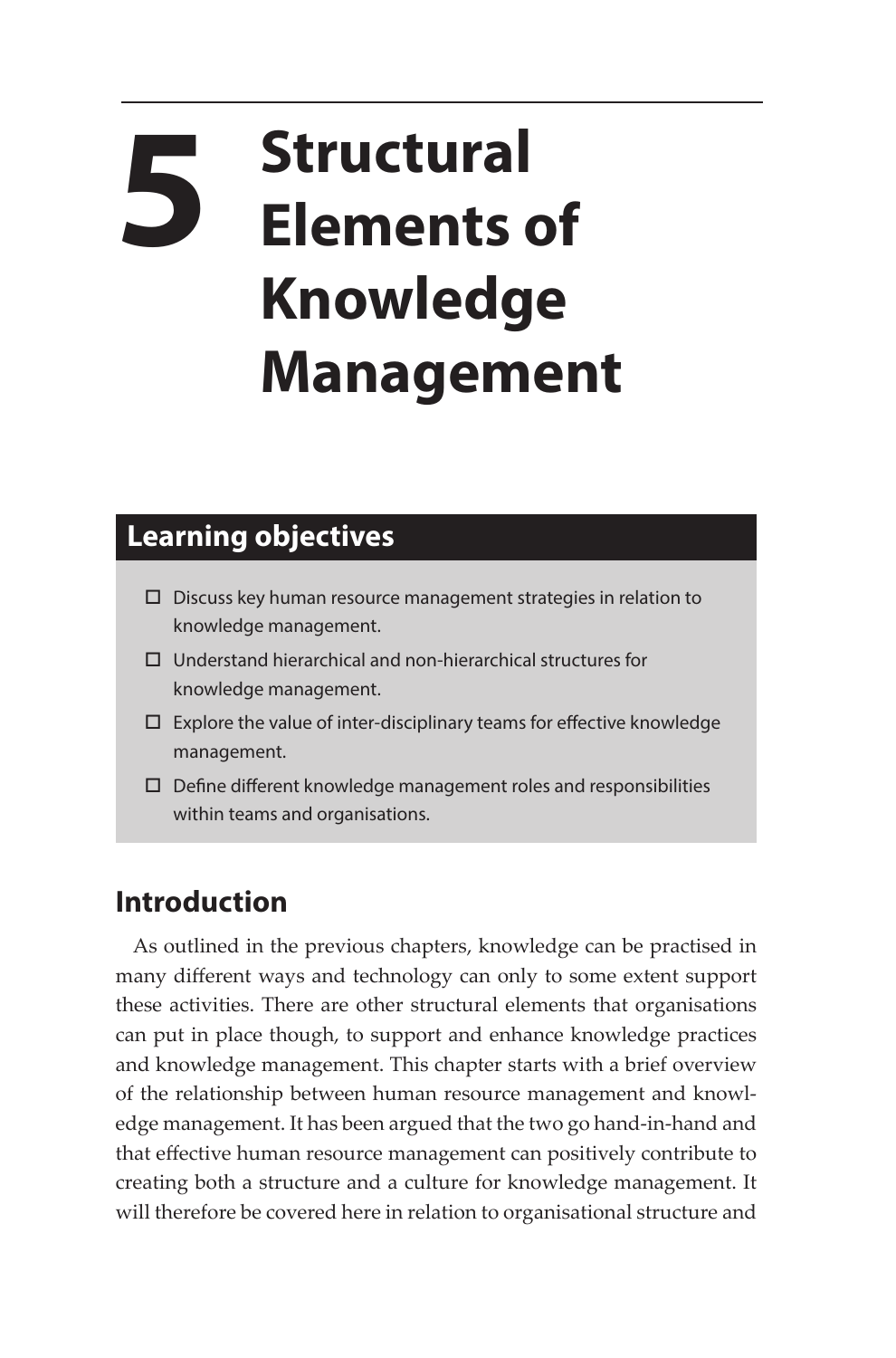then referred back to in Chapter 6, where organisational culture will be further explored. The literature on human resource management is vast and it should be noted that only HR practices that are particularly relevant to the events industry will be covered in depth in this chapter.

Based on this introduction to HR and knowledge practices, the second part of the chapter will then explore different hierarchical and non-hierarchical structures that can enhance or inhibit knowledge management, such as top-down, bottom-up and middle-up-down knowledge management, as well as the creation of interdisciplinary teams and pods. While it is necessary to have these organisational structures in place, the structure of an organisation, however, is never fixed, but rather a dynamic constellation of relationships (Küpers, 2005). In terms of the relational and practice-based approach to knowledge management this is important to acknowledge, as it helps to understand the fluid and dynamic environment in which knowledge is practised. The chapter finishes with a discussion of specific knowledge management roles and responsibilities at different levels and for both internal and external stakeholders. These again are important to recognise in any organisation as they shape the way employees think about their roles in relation to knowledge management and therefore how they come to understand certain knowledge practices.

## **Human resource management and knowledge management**

Research into knowledge management and human resource management suggests that the two are closely related in terms of the effectiveness of team collaboration and culture (Yahya & Goh, 2002; Currie & Kerrin, 2003; Gorelick et al., 2004). Gloet and Berrell (2003: 83) maintained that, "[t]he relationship between KM and HRM is a complex one; the more aligned the strategies underlying both of these arenas, the more contribution both can make to quality practices and overall organizational performance." By learning 'how to' work together in order to achieve the organisation's aims and objectives, staff development processes and organisational structures facilitate working together in both formal and informal ways and can thus enhance knowledge practices within the team.